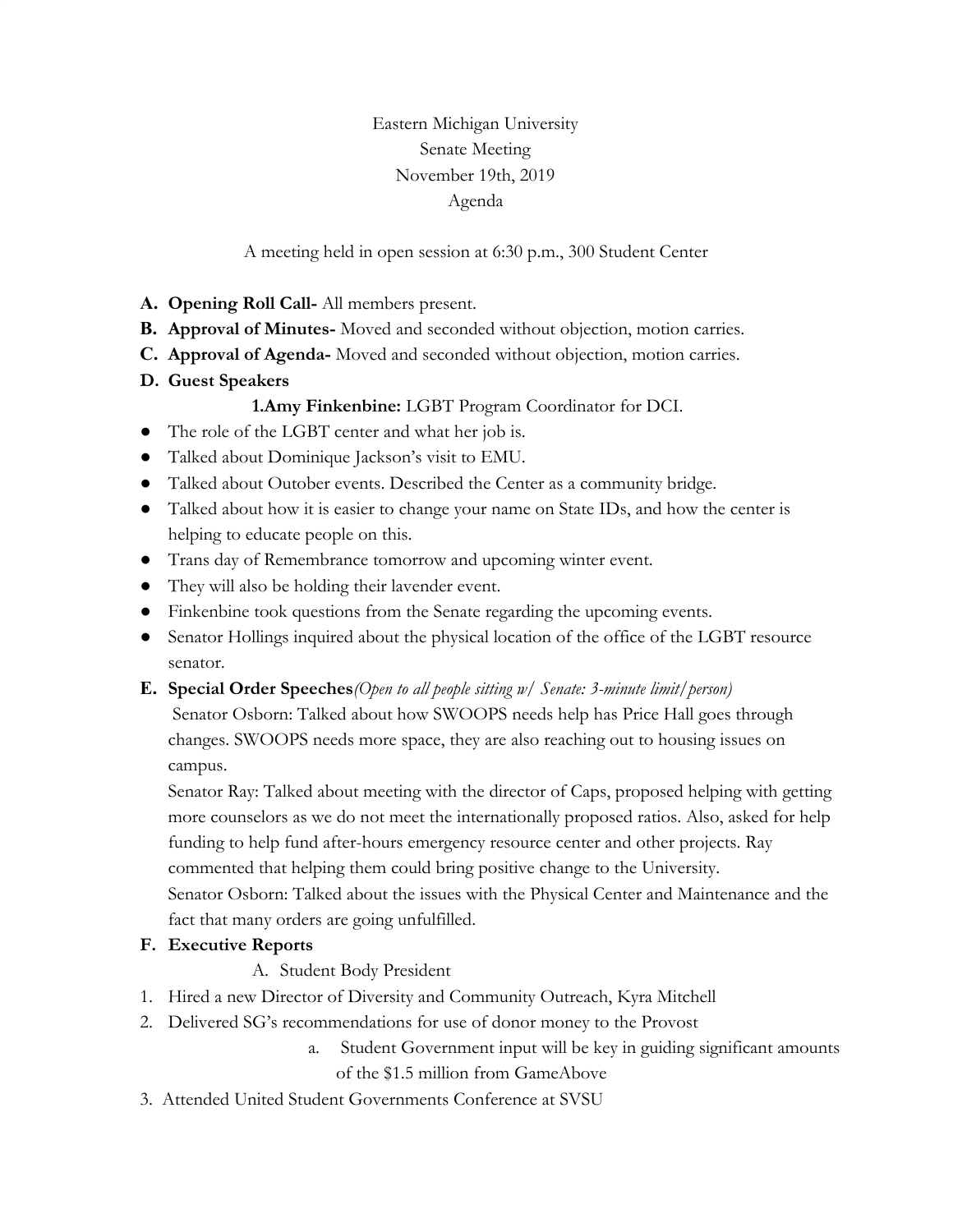b. Thank you to everyone who attended, we had some great conversations about ideas for communications, allocations, ideas about student rights and more.

 4. Helped with last minute details for the Sleep Out for Homelessness, happening **tonight at 7 pm on the DPS lawn**.

5. Hajer and I and Senator Ray will be speaking, come show solidarity.

6. Recorded a project video for the Student Emergency Fund Crowdfunding page

7. Met with International Student Association and other stakeholders to begin planning "Around the World in One Day." This is a revival of an SG collaboration started during the Payne administration designed to raise the visibility of our international community among domestic students.

8. Various other meetings and university functions

9. Various management and administrative tasks

10.Discretionary spending: \$500 to the school of social work to support the Sleep Out for

Homelessness Event

11. Announcements:

12. If you want to go to the Sexual Assault Prevention Summit at EMU, fill out the registration link in the Groupchat. Message me and I can resend it to you.

13. At the next Board meeting, I plan to address **library hours, Fall Break/Midterm Week, and insisting upon hitting fundraising targets for athletics facility (no more tuition money for athletics buildings). Resolutions in any of those areas would be useful.**

B. President of the Senate

- 1) Interviews for DCO position
- 2) Student Government Conference
- 3) Exit Interview with Fadwa
- 4) Met with Calvin
- 5) Met with Honors Dean
- 6) Met with Doris Fields: Student Emergency Letter
- 7) Continued AAHF planning
- 8) Provided quotes for Homelessness event
- 9) Guest Speaker reach out
- 10) Around the World with ISA reach out
- 11) Thank You Drive Event Planning
- 12) Other: attended committee meetings, meeting with executive board members, senate agenda, email correspondence, office meetings.
	- C. Speaker of the Senate

1.Monthly Requirements

- a. Reviewed and sent feedback for October requirements
- b. Monthly Requirements for November was sent out on the 5th of November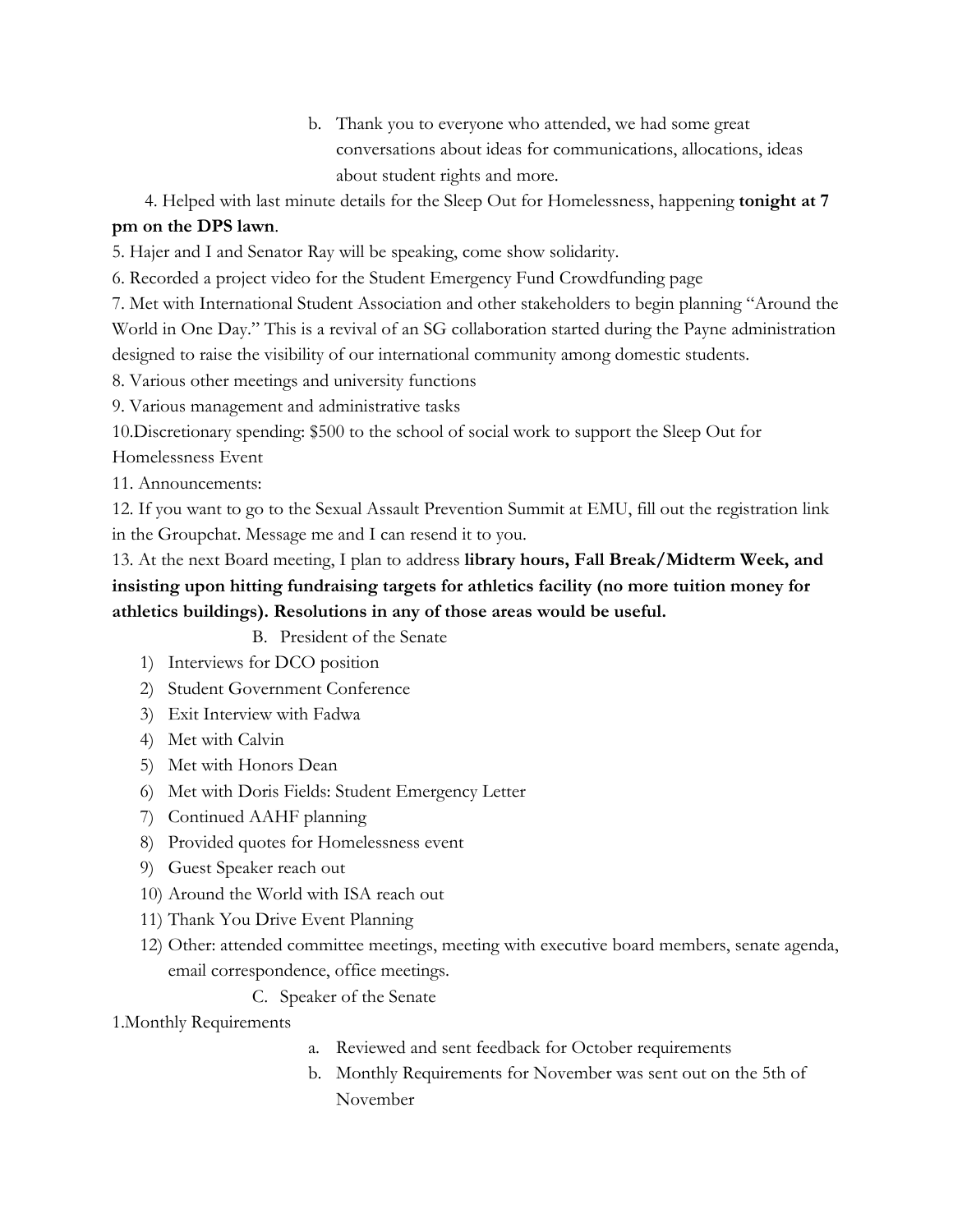- i. Requirements are due November 2nd at 5:00 PM
- 2. Working on resolution with minor tweeks to the Bylaws
- 3. Held IA last Tuesday, the 15th
- 4. Multiple absences voted on
- 5. Board of Regents meeting December 13th
	- D. Parliamentarian of the Senate
	- 1. I assisted Senators with resolutions
	- 2. Attended my weekly office hours.
	- 3. Re-evaluated my training schedule for the rest of the year.
		- E. Director of Business and Finance
	- 1. Budget Reports:
	- 1) Student Organization: **\$31,580.41**
	- 2) Club Sports: **\$31,979.75**
- 2. Attended University Budget Council on Monday
- 3. Attended the United Student Government
- 4. Met with Event Planning to discuss ways to better the money disbursement process
- 5. Administrative roles
	- **G. Constituent's Forum** *(Open to currently enrolled students: 1hr/total) \*\**
		- Ariana Khan spoke about LGBT community- a reminder about Trans-day of Remembrance day.
		- Working with ISA on a tea time event that used to be held on campus.
		- Looking at rebooting QUEST for Winter 2020 and going forward.

# **H. New Business** *(Each item of Business: 45 minute default\*\*; amend restricted from 10-90)*

**1.Res.106.10**: Establish a Fundraising Match For Student Contributions to the EMU Student Emergency Fund on GivingTRU Day

- President Smith Spoke on how this resolution on a matching fund up to 15,000 dollars for crowdfunding event, which will be done over 30 days.
- Explained the details of the resolutions. Stated these funds fit within the operational funds for this year. Considers 15,000 a fair expectation.
- Move into questioning
- Senator's ask President Smith any relevant questions they have.
- Move into discussion.
- Senator Suchowesky notes his support of the resolution.
- Senator Hollings notes that if we are not able to raise the \$15,000, there is no reason that we should not still donate the \$15,000 if we have that available to us.
- Parliamentarian Swartzinski notes that a second resolution could be written if we do not raise the maximum \$15,000.
- Senator Galluzzo notes his support for the structure of the resolution.